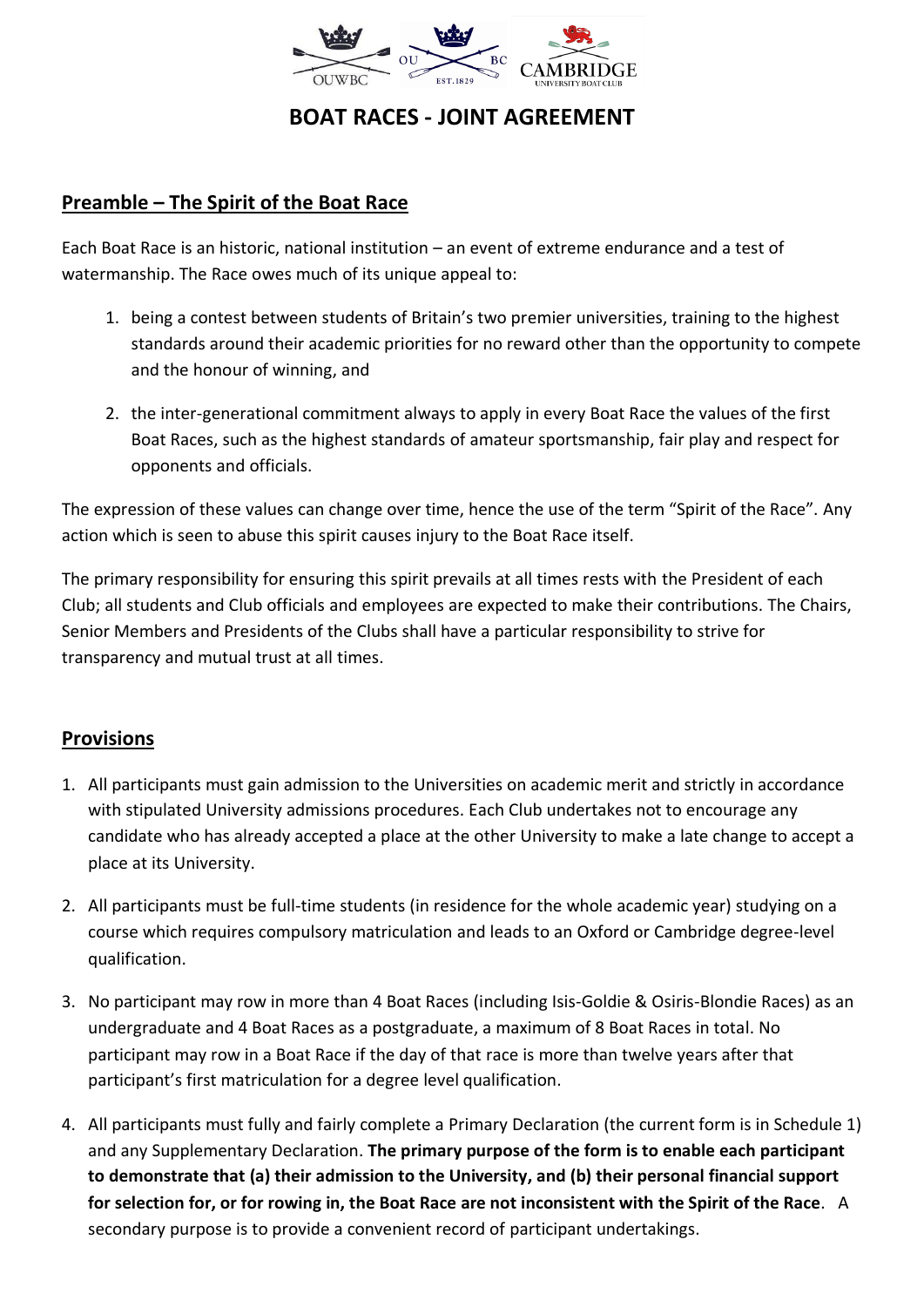5. Each Club agrees to the establishment of an Interpretation Panel as per Schedule 2 and accepts its jurisdiction to give a decision on any issue arising out of this Agreement which decision will be accepted by that Club as being final, binding and unappealable.

#### **Signed for and on behalf of the Oxford University Boat Club by its Senior Member**

*Name [please print]***:**

*Signed:*

*Date:*

#### **Signed for and on behalf of the Oxford University Women's Boat Club by it Senior Member**

*Name [please print]***:**

*Signed:*

*Date:*

### **Signed for and on behalf of the Cambridge University Boat Club by its Club Chair**

*Name [please print]***:**

*Signed:*

*Date:*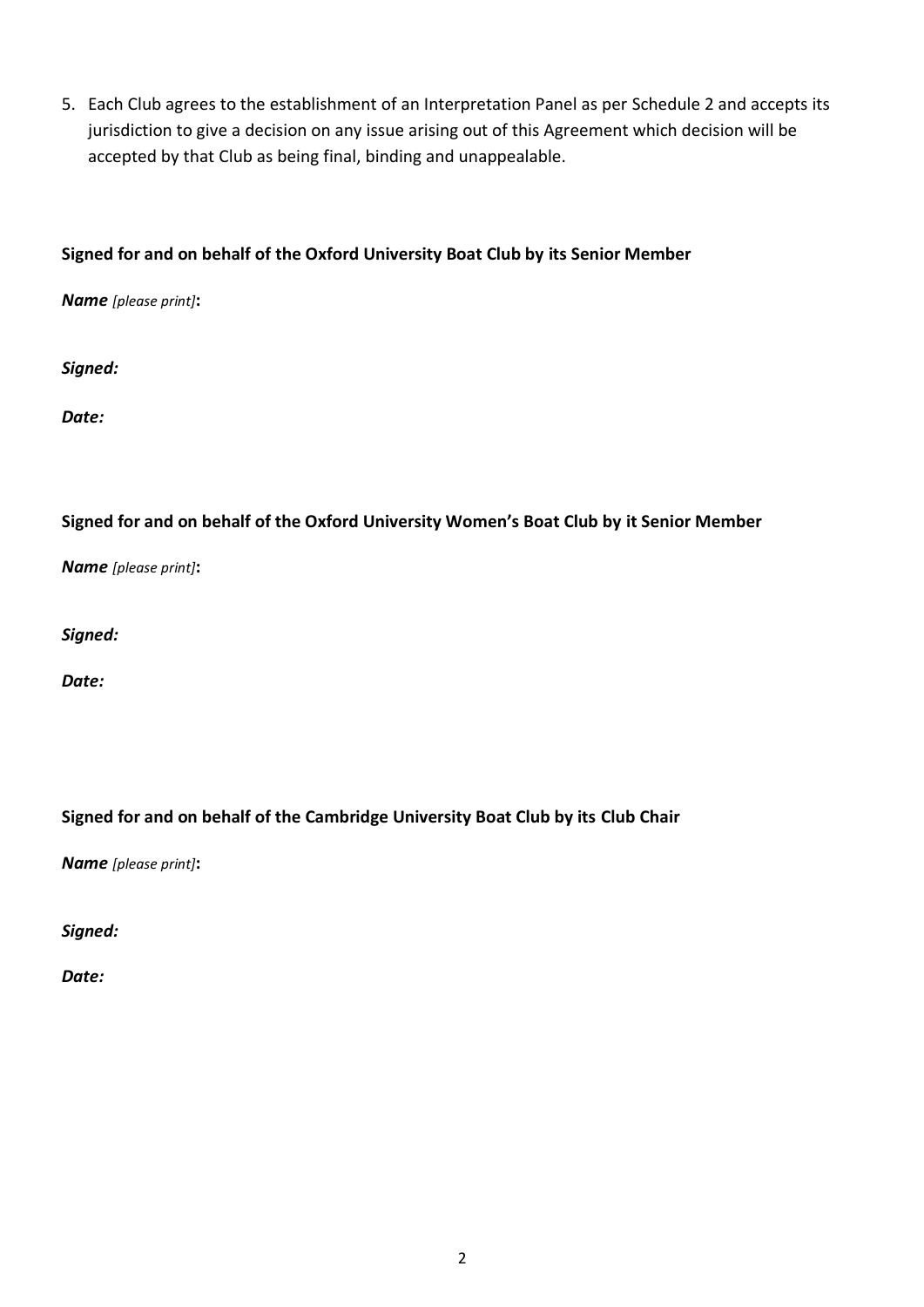# **Schedule 1**

## **Primary Declaration**

## **A. Interpretation Panel – Guidance as at June 2021**

### **Primary Declarations**

**The JA requires individual participants to assume substantive personal responsibility; a wrongly completed Declaration could result in Race forfeiture. Participants should discuss uncertainties with their Club, which may choose to consult with the Panel.**

- 1. The Panel's approach to participant funding is not to seek to itemise every possibility. However, participants must be able to evidence amounts received or receivable under 2(iii).
- 2. Every participant should be able to recover personal costs incurred by reason of varsity rowing, usually not exceeding an amount equal the aggregate of:
	- (i) any club subscription which applies to participants from that Club generally,
	- (ii) any expenses of training camps and
	- (iii) £1,000.
- 3. Awards unrelated to rowing, e.g. Rhodes Scholarships, Gates, shall be excluded from the calculation described in 2.
- 4. A participant suffering demonstrable financial hardship to the satisfaction of the Panel may receive support additional to that described in 2.
- 5. All calculations shall be made in respect of successive periods 1 October 30 September and a participant may carry forward to a subsequent year any unused portion of the amount calculated as described in 2.
- 6. When Primary Declarations are submitted, each Club will send to the Panel the per participant amount of 2(i) and 2(ii) for that Boat Race campaign.
- 7. Clubs must not pay, nor permit alumni or others to pay, money or money's worth to participants as individuals, except with the approval of the Panel which may be assumed in the case of payments by family members.
- 8. The Panel notes in relation to 2(iii) that
	- (i) All UK, EU and overseas students have full access to student lending and University wide bursary schemes, as appropriate; all overseas undergraduate students and all postgraduate students sign a financial guarantee to confirm that they have full means before being granted admission. Thus, any financial gaps that open because of varsity rowing could be met from ordinary College funds open to any student in every College, i.e. travel grants, hardship grants.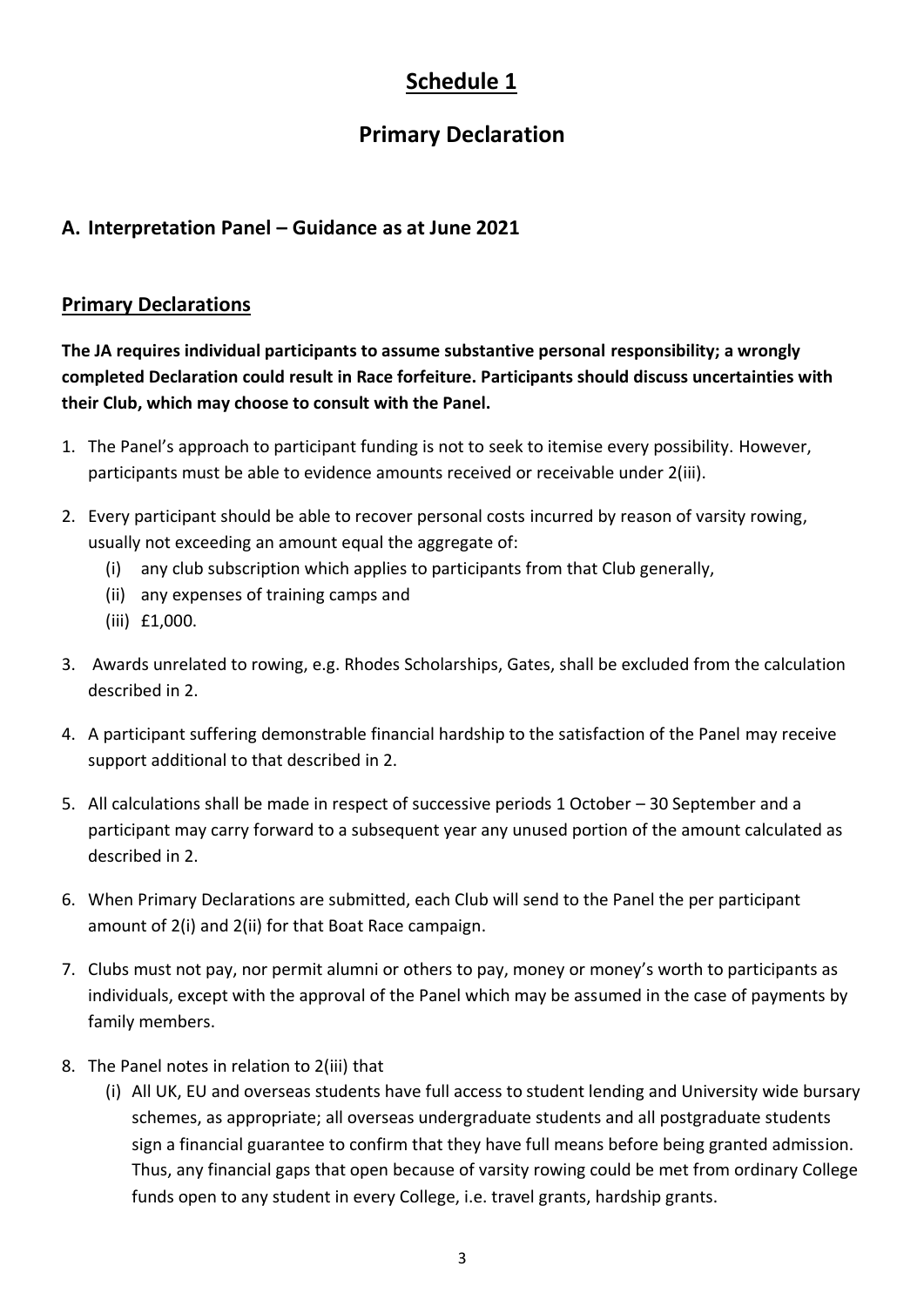(ii) Varsity rowing related travel of any sort, and subsistence (a training camp, for example) might be covered by a fully itemized application for travel funding which all students in any college may apply for; extra calorific intake might be itemized in an application for a general grant (this would cover students with eating disorders, or special dietary requirements), and any expenditure (however modest) that might compromise (to the smallest degree, and in any way) their ability to study effectively or which would degrade their ability to enjoy a full student experience would be covered through hardship funding.

#### **Sanction for Breach of a Declaration**

A sufficiently material misstatement identified before the Race will lead to the participant's removal from the crew; such a misstatement identified after the Race will cause the Race to be forfeit. If the malefactor is in the winning crew, that crew loses and the Club is fined £10,000; if the malefactor is in the losing crew, the Club is fined £10,000.

#### **Number of Races**

The Joint Agreement provides for no more than 4 races as an undergraduate and 4 races as a postgraduate. The period as an undergraduate in this context is to be reckoned from first matriculation for a degree level qualification at any higher education institution; for example, an individual who attends and graduates from an American university and then becomes a participant will not be able to treat any race as one of their 4 races as an undergraduate.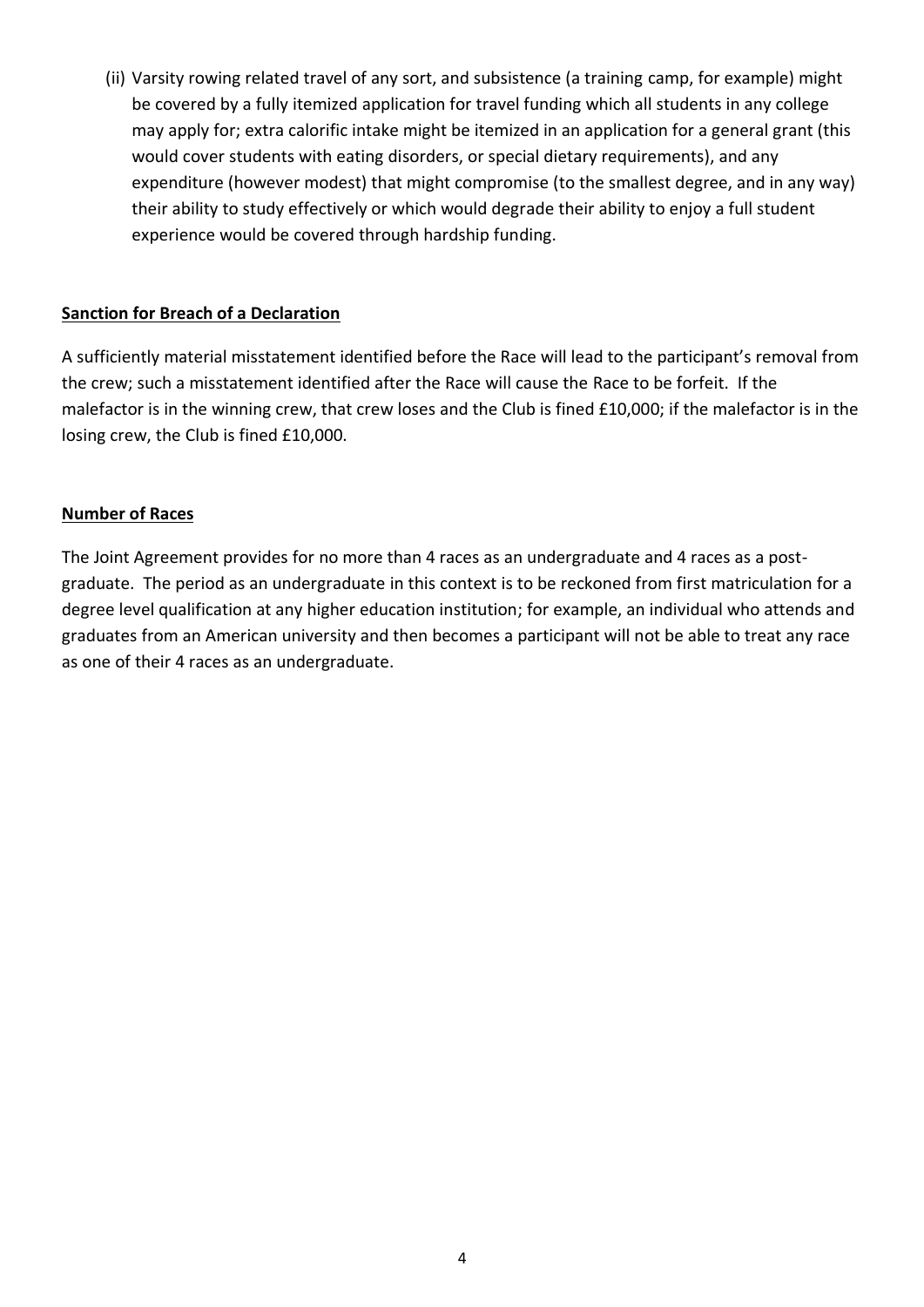# **B. The Form for Completion**

| <b>Full name</b> [please print]                         | <b>College</b>                           |
|---------------------------------------------------------|------------------------------------------|
|                                                         |                                          |
|                                                         |                                          |
|                                                         |                                          |
| <b>Course</b> [Subject and award, e.g. BSc, MSc, DPhil] | <b>Undergraduate or Graduate</b>         |
|                                                         |                                          |
|                                                         |                                          |
|                                                         |                                          |
| Date course commenced [month / year]                    | Expected date course ends [month / year] |
|                                                         |                                          |
|                                                         |                                          |

# **Previous Boat Race/Isis-Goldie/Osiris-Blondie experience**

|                | <b>Undergraduate</b> |      |  |
|----------------|----------------------|------|--|
|                | Race                 | Year |  |
| 1              |                      |      |  |
|                |                      |      |  |
| $\overline{2}$ |                      |      |  |
|                |                      |      |  |
| 3              |                      |      |  |
|                |                      |      |  |
| 4              |                      |      |  |
|                |                      |      |  |

|                | <b>Graduate</b> |      |  |
|----------------|-----------------|------|--|
|                | Race            | Year |  |
| $\mathbf 1$    |                 |      |  |
|                |                 |      |  |
| $\overline{2}$ |                 |      |  |
|                |                 |      |  |
| 3              |                 |      |  |
|                |                 |      |  |
| Δ              |                 |      |  |
|                |                 |      |  |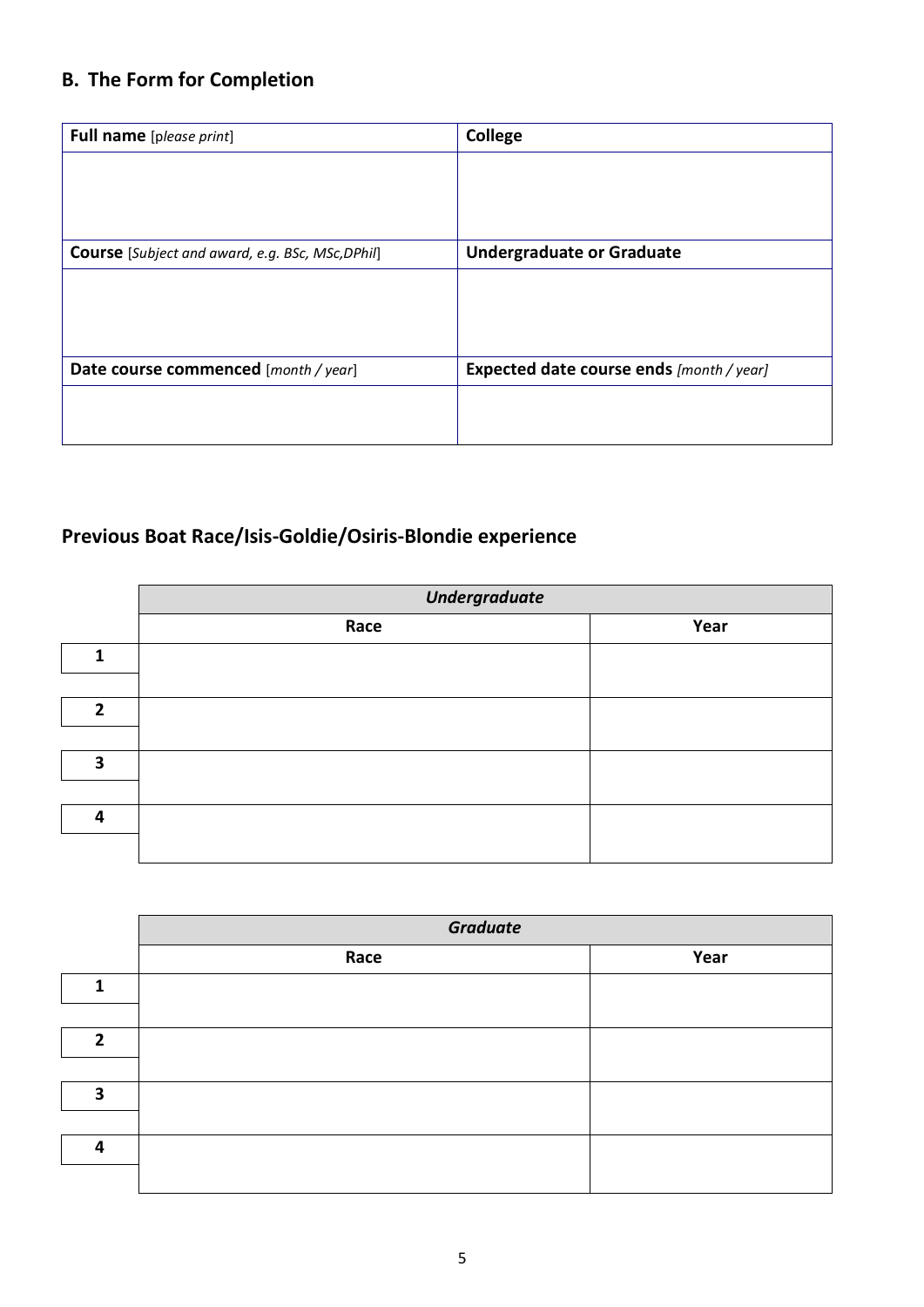## **Sources of finance**

Please provide information on how you are funding your course and your living expenses. Insert **X** against relevant sources and add details. Athletes are reminded that clubs must not pay, nor permit alumni or others to pay money or money's worth to participants as individuals, except with the approval of the Interpretation Panel which may be assumed in the case of payments by family members. Any financial arrangements which involve support in cash or kind from someone associated with OUBC, OUWBC or CUBC, or from OUBC, OUWBC or CUBC, must be fully disclosed on this form.

| <b>Source of finance</b><br><b>Parents/family</b>             | <b>Amount</b><br>(f) | Source Name(s) (e.g. funding body, college, employer,<br>name of family member) Declare association with<br>OUBC/OUWBC/CUBC should one exist (eg life member) |
|---------------------------------------------------------------|----------------------|---------------------------------------------------------------------------------------------------------------------------------------------------------------|
| <b>UK student loan</b>                                        |                      |                                                                                                                                                               |
| <b>Academic or any other</b><br>scholarship / bursary / award |                      |                                                                                                                                                               |
| LEA or research grant                                         |                      |                                                                                                                                                               |
| <b>National Sports Federation</b>                             |                      |                                                                                                                                                               |
| College or any other bursary /<br>award                       |                      |                                                                                                                                                               |
| <b>Savings</b>                                                |                      |                                                                                                                                                               |
| Bank or other borrowings*                                     |                      |                                                                                                                                                               |
| In kind support* (e.g. funded<br>accommodation)               |                      |                                                                                                                                                               |
| <b>Salary</b>                                                 |                      |                                                                                                                                                               |
| Job signing bonust                                            |                      |                                                                                                                                                               |
| <b>Other</b>                                                  |                      |                                                                                                                                                               |

**\***including agreed deferral of College bills

**†**Give name of employer and if you are aware of life members of OUBC, OUWBC or CUBC being involved in the hiring decision, please give name(s)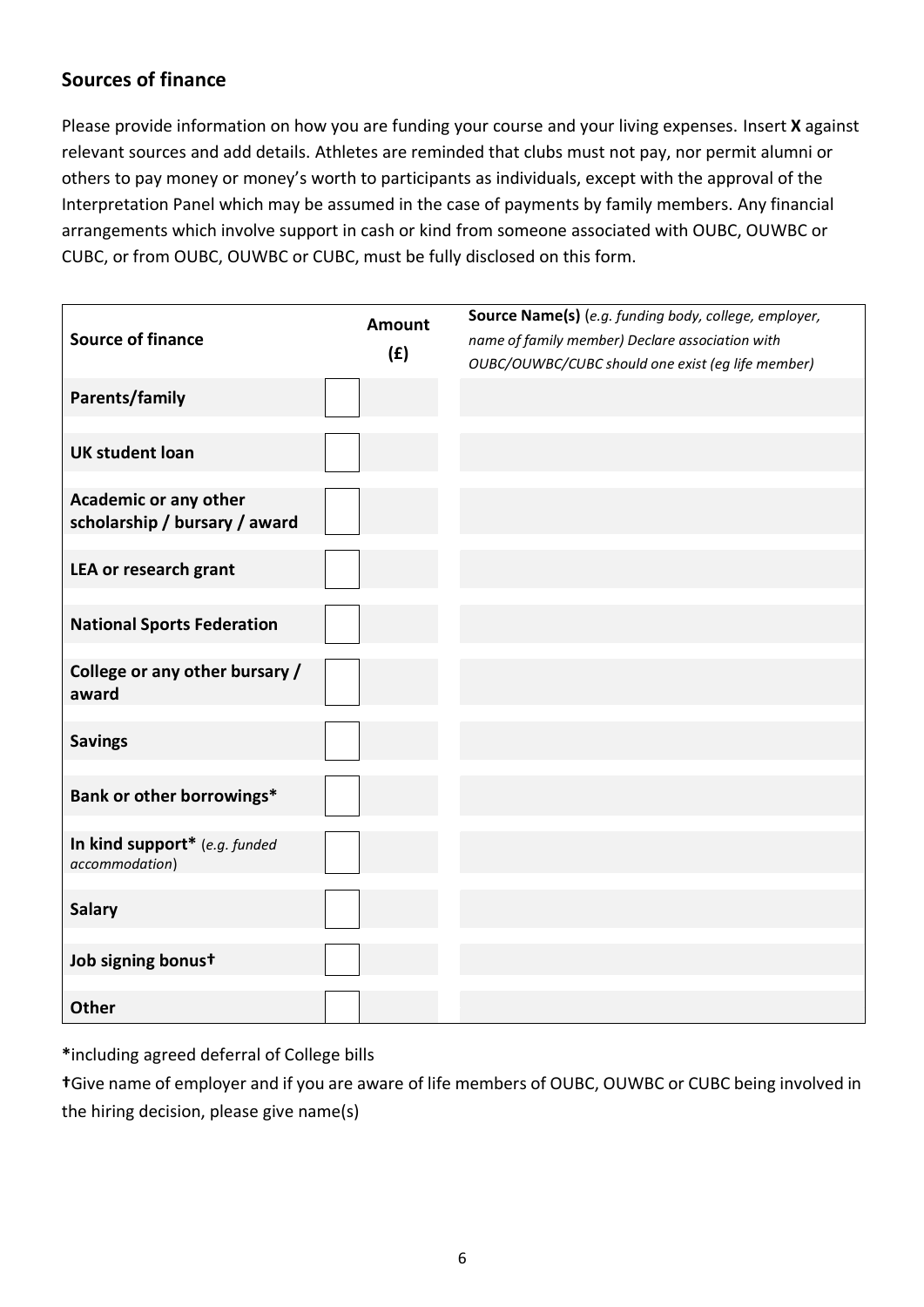**Academic Applications.** If an application or applications for admission to the opposing University was made at any point in the past, please provide full details below – including date(s) of application, full course details and outcome of application in the space below.

#### I confirm that:

- I will behave and compete in a manner that is consistent with the Spirit of the Race:
- I am personally responsible for the full and accurate completion of this Primary Declaration and any Supplementary Declaration;
- I have read the Joint Agreement and related Guidance and fully understand that material misstatement on my part could result in sanction on my Club up to and including Race forfeiture;
- My disclosure obligations continue until the  $30<sup>th</sup>$  September immediately after the Race to which they relate, so that I will advise the Chair of my Club (in writing or by email) of anything before that date which, had I been aware of it now, I would have declared in this form;
- I am a full time student of Oxford/Cambridge University [*delete as appropriate*] studying on a course which requires compulsory matriculation and leads to an Oxford/Cambridge *[delete as appropriate]* degree-level qualification;
- I will remain a full time student, in residence, of Oxford/Cambridge University (*delete as appropriate*) for the whole of this academic year and will advise the Chair of my Club of any significant changes in that status;
- I believe that the details which I have set out in this form are true and complete and that I will confirm their continuing accuracy (or any material change) in a Supplementary Declaration at the end of February.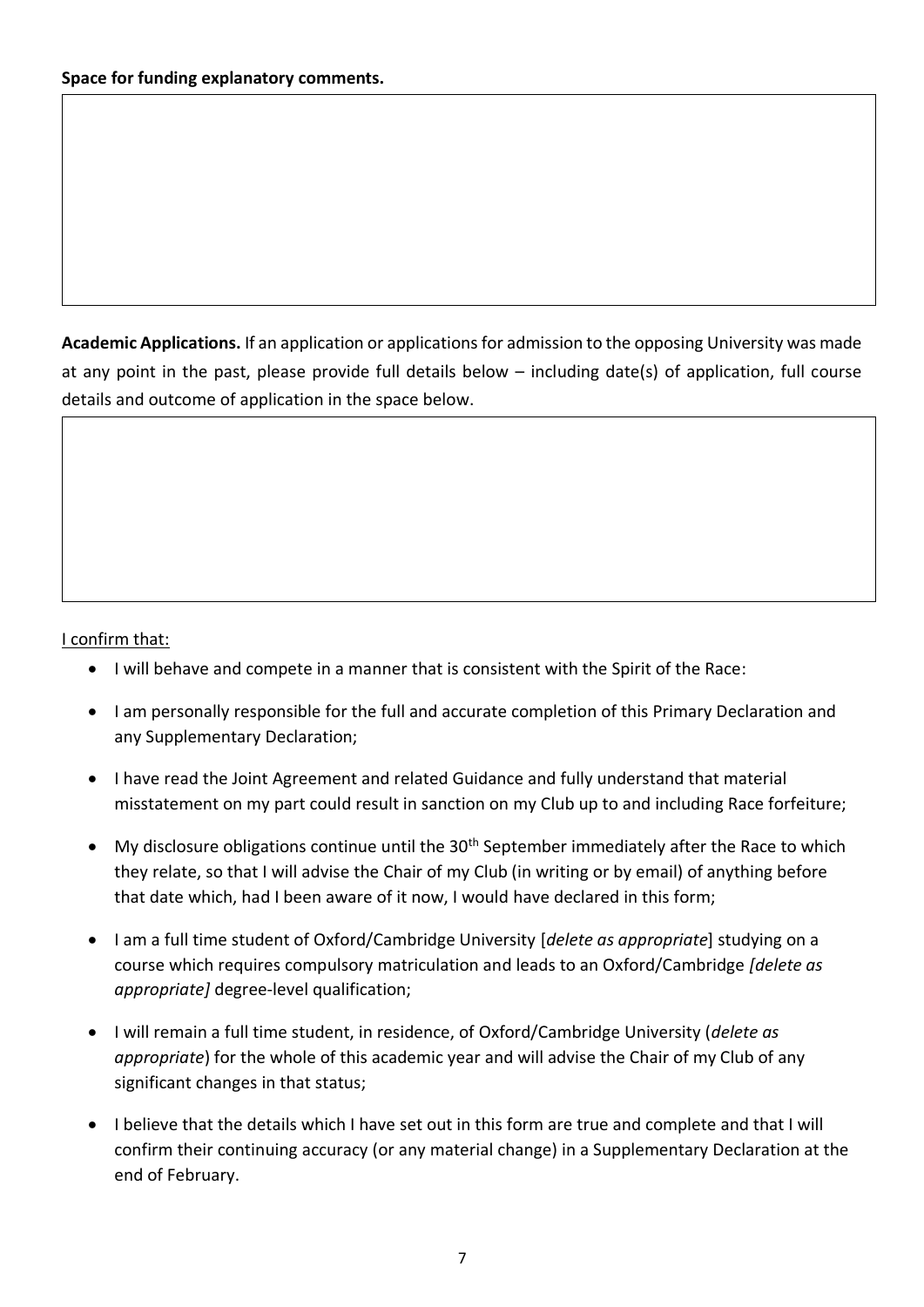#### I undertake to:

- comply with the UK Anti-Doping Rules;
- promote only the Boat Race partners granted affiliation rights from now until the completion of the next Boat Race;
- subject to reasonable notice and University residence requirements and/or academic requirements:
	- o make myself available for interviews and press conferences in the lead up to the Race;
	- o participate in reasonable promotional activities for sponsors;
- attend other events designed to promote The Boat Race, for example a Gala Dinner, one-off TV programmes;
- during any promotional activities, engagements and races, wear clothing or other apparel supplied or required by Boat Race partners (provided this has previously been approved by the Clubs for image and practical suitability);
- waive any "image rights" or "personality rights" I might have under the law of any jurisdiction with respect to my participation in the Boat Races or the Isis-Goldie or Osiris-Blondie races.

*Name [please print]***:** 

*Signed:*

*Date:*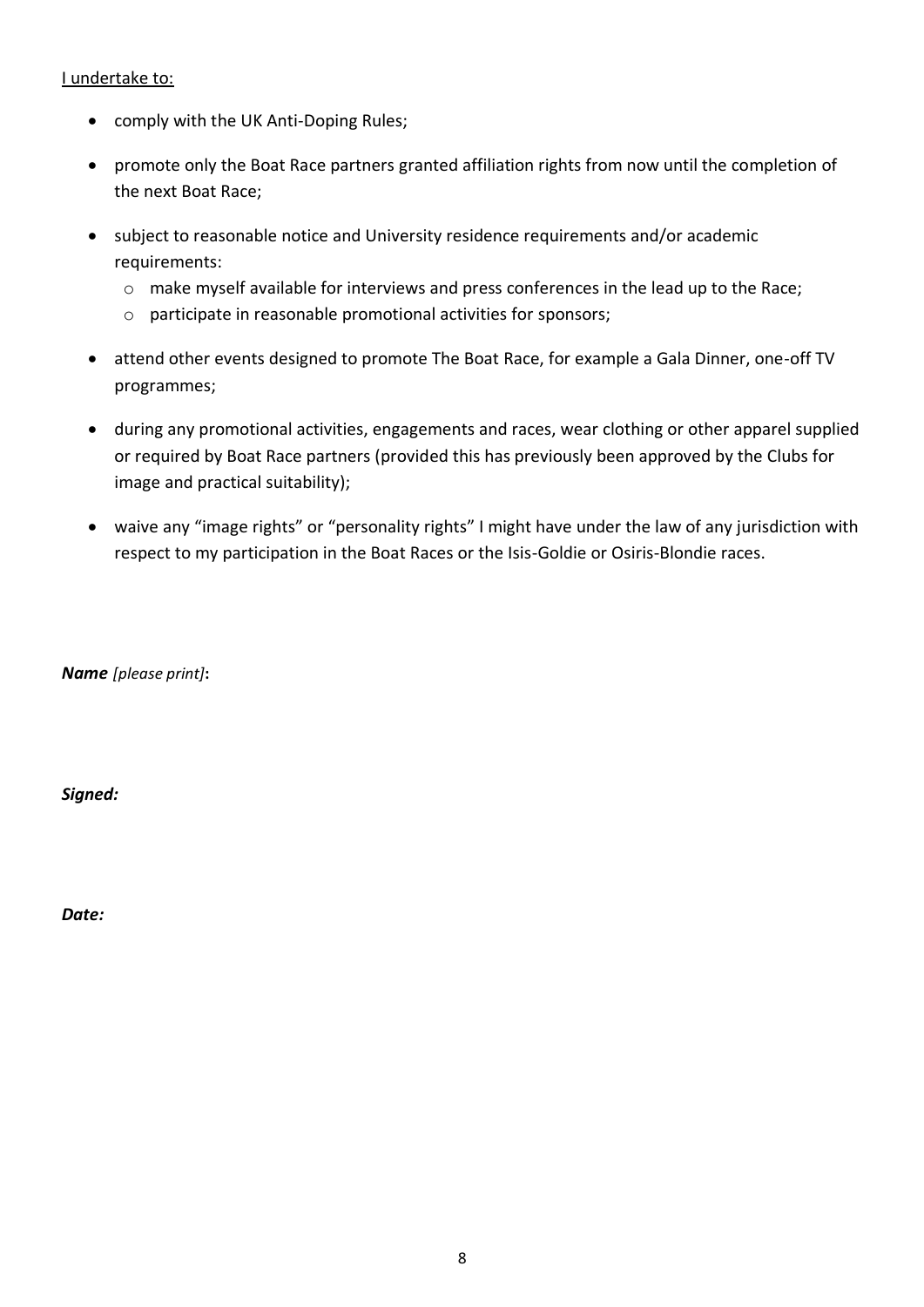## **C. Declaration by Senior Member / Chairman** [To be a cover sheet to each Club's Primary

Declarations]

Having made appropriate enquiries, to the best of my knowledge the attached information disclosed by the students of Oxford/Cambridge [delete as appropriate] is complete, accurate and consistent with the Spirit of the Race.

*Name [please print]***:** 

*Signed:*

*Date:*

**Position: Senior Member / Chairman** [*delete as appropriate*]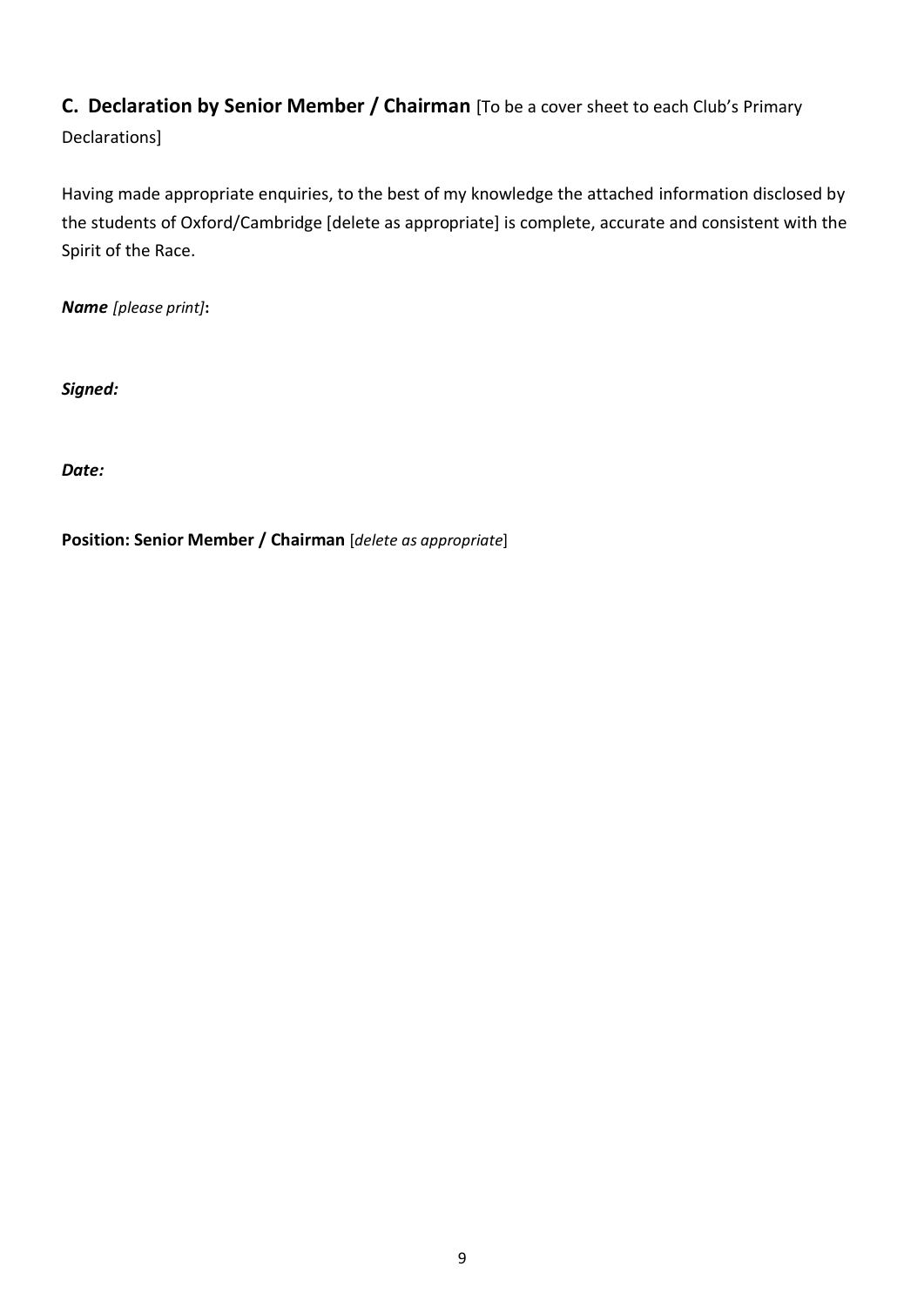# **Schedule 2**

## **Interpretation Panel - Terms of Reference**

The Interpretation Panel is established as a non-partisan forum with the over-riding duty to safeguard the "Spirit of the Race" for the benefit of current and future generations of students. In the discharge of that duty the Panel:

- 1. will encourage the Clubs fully to reflect the changeless values of The Boat Race within the Clubs' necessarily changeable practices, and
- 2. will adjudicate upon, and will make determinations (up to and including Race forfeiture) binding upon the Clubs in respect of any issue arising out of the Joint Agreement either referred to the Panel or determined by the Panel to require adjudication.

**As to 1**, the Panel shall publish guidance on its interpretation of the Joint Agreement as in force from time to time, which guidance shall be (a) binding upon the Clubs, (b) reviewed not less than annually and (c) incorporated into the Primary Declaration as per Schedule 1.

The Panel shall have particular regard to:

- (a) the importance of The Boat Race remaining a world class amateur event contested between student athletes required to train and to progress academically,
- (b) identifying trends, for example in relation to the identification and recruitment of student athletes which, over time, could become inconsistent with the Spirit of the Race,
- (c) the desirability of accommodating so far as practical the organisational and cultural differences between the two Universities, and
- (d) the tension between respecting the Spirit of the Race and the aggregate cost of (i) studying at Oxbridge and (ii) participating in varsity rowing.

**As to 2**, the Panel shall decide its own procedure save that:

- 1. the quorum for its meetings shall be three;
- 2. it shall meet not less than three times in each calendar year, typically October, March and July;
- 3. its members shall be available for informal consultation as reasonably required;
- 4. it shall circulate to the Clubs a list of those whom it consults on any issue;
- 5. it shall organise itself to permit the Clubs to adhere to the following time-table in relation to the eligibility of participants for each Boat Race: Clubs to exchange Primary Declarations no later than the fourth Sunday in September, Clubs to have agreed those declarations no later than the third Sunday in October, Panel to have determined any disputed declarations by the third Sunday in November.